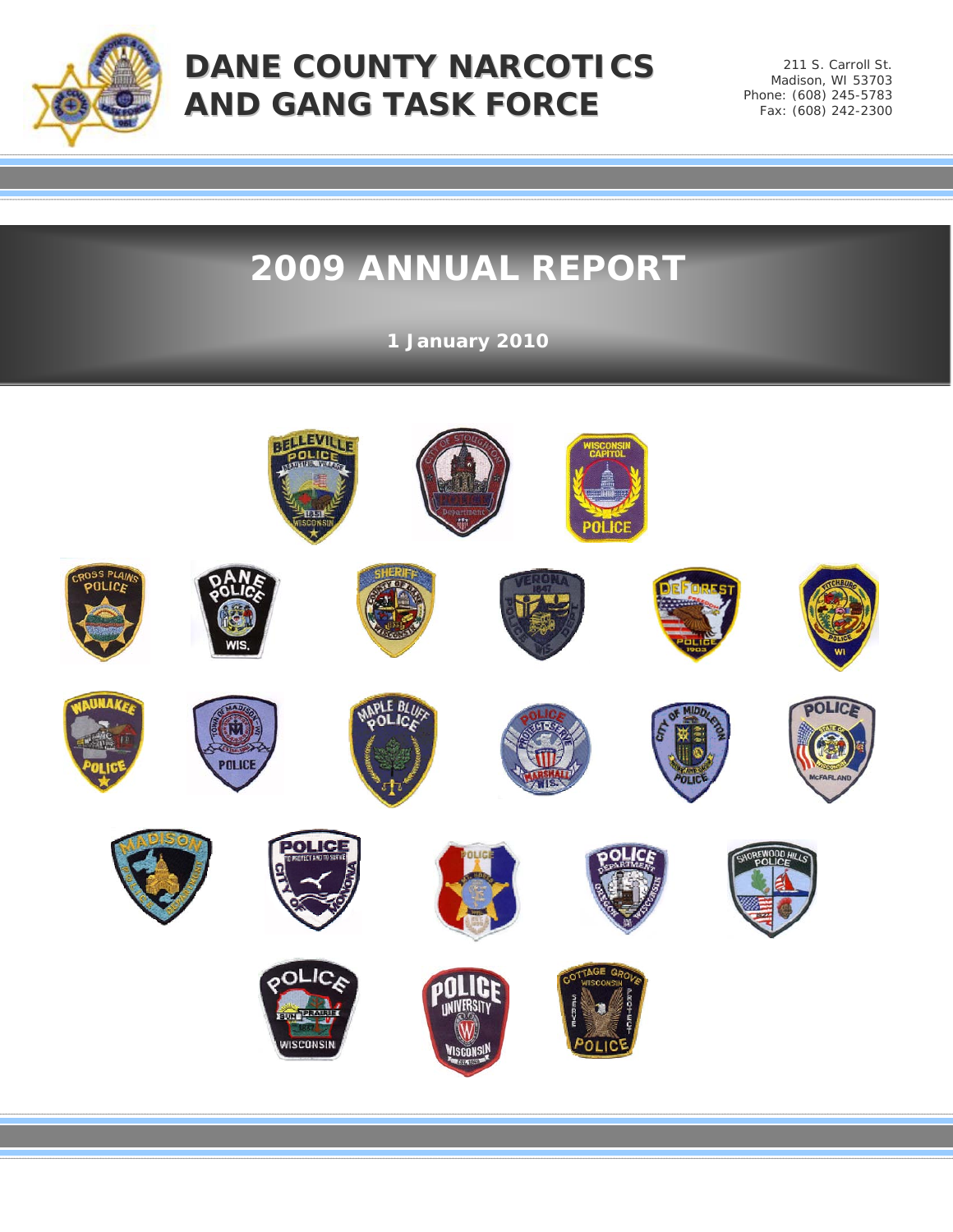# **2009 TOTALS**

#### Arrests

| <b>Calendar Year</b>                             | 2008 | 2009 |
|--------------------------------------------------|------|------|
| <b>Total Arrests</b>                             | 195  | 130  |
| <b>Total Charges</b>                             | 510  | 345  |
| <b>Average # of Charges</b><br><b>Per Arrest</b> | 2.62 | 2.65 |

## Categories of Charges



#### State v/s Federal Drug Charges



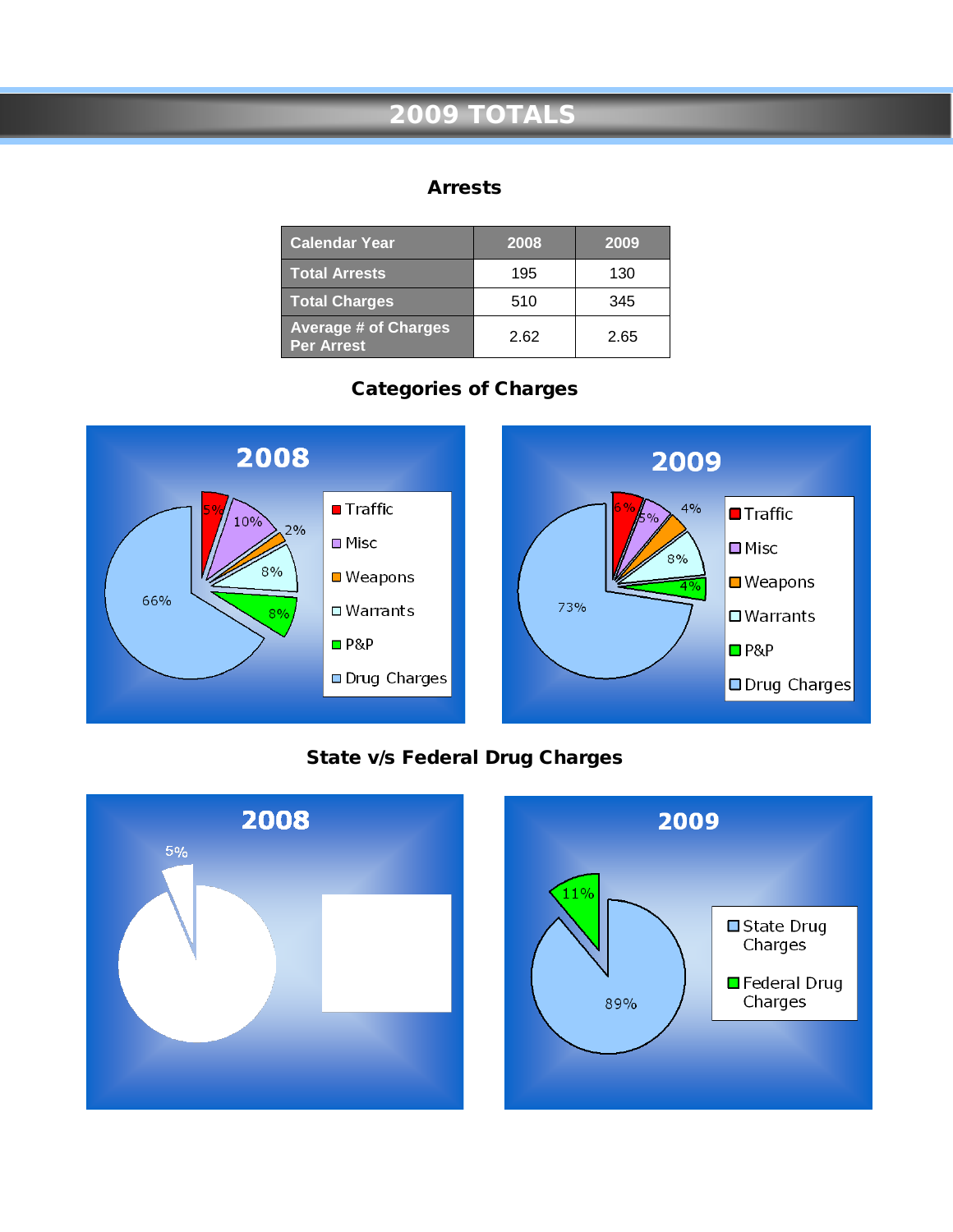#### **Drug Charges**

# **Drugs Seized**

# Value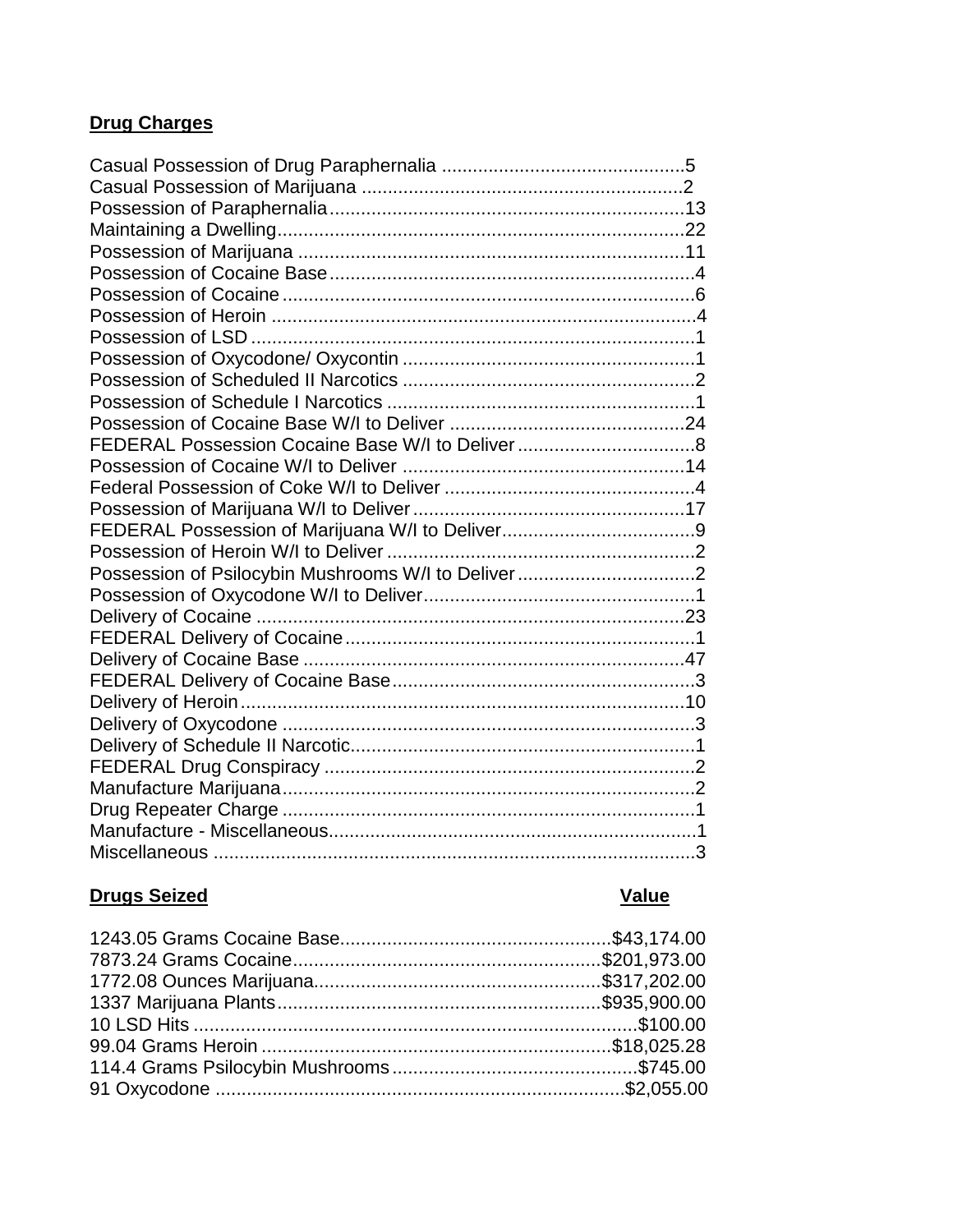| <b>Drugs Purchased</b>                                                                                                                                                                                                     |  |
|----------------------------------------------------------------------------------------------------------------------------------------------------------------------------------------------------------------------------|--|
| 511.98 Grams - Cocaine Base<br>1413 Grams - Cocaine<br>13.8 Grams - Heroin<br>35.06 Ounces - Marijuana<br>41 Pills - Oxycodone<br>11 Pills - MDMA<br>0.3 Grams - Methamphetamine<br>13.3 Grams - Miscellaneous Other Drugs |  |
|                                                                                                                                                                                                                            |  |
|                                                                                                                                                                                                                            |  |
|                                                                                                                                                                                                                            |  |
|                                                                                                                                                                                                                            |  |
|                                                                                                                                                                                                                            |  |
|                                                                                                                                                                                                                            |  |
|                                                                                                                                                                                                                            |  |

## K-9 Searches - Drug Related

## K-9 Calls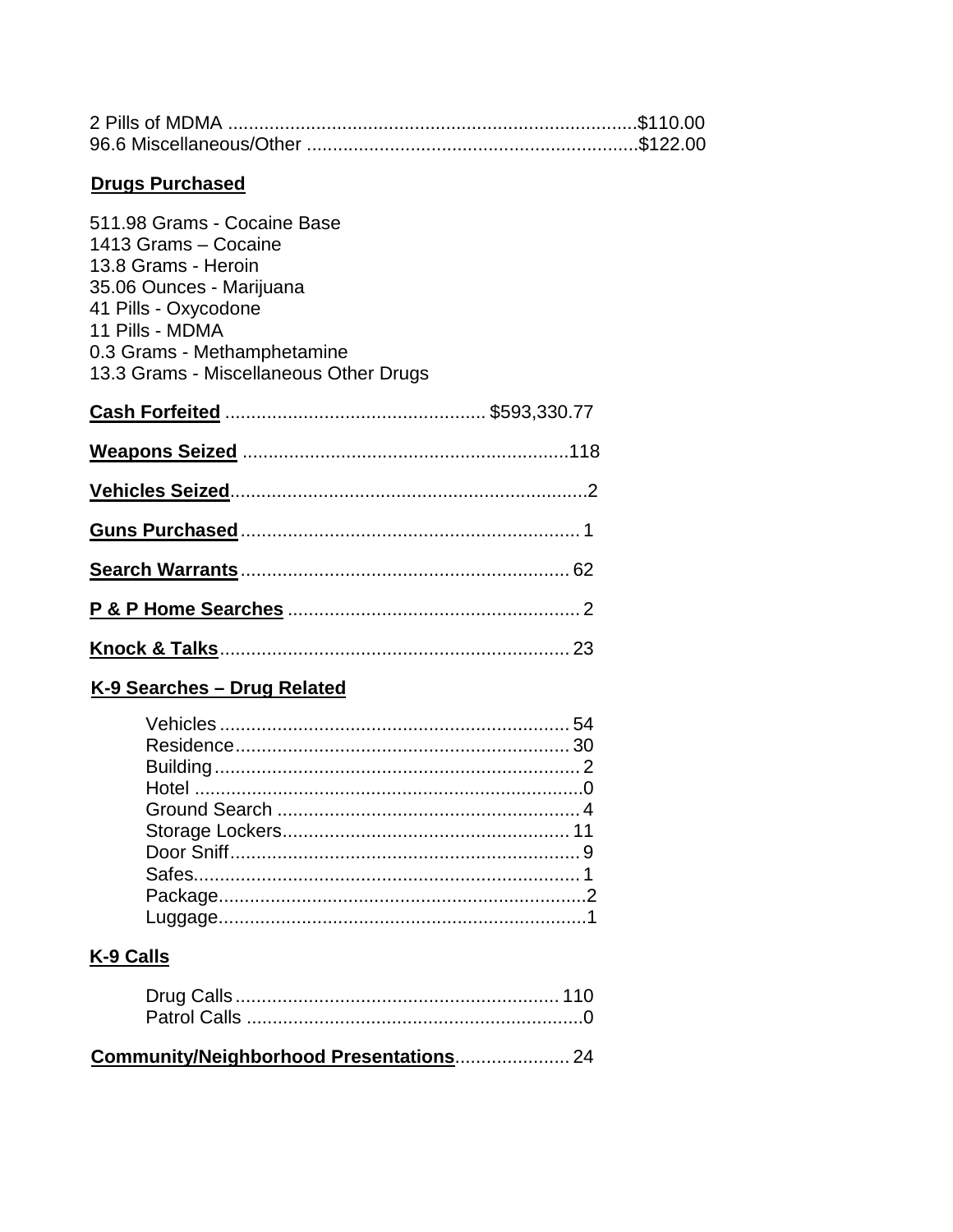## **2009 ANNUAL REPORT**



**Drug Charges Broken Down By Type of Drug Involved**

**Drug Charges Broken Down by Type of Charge**

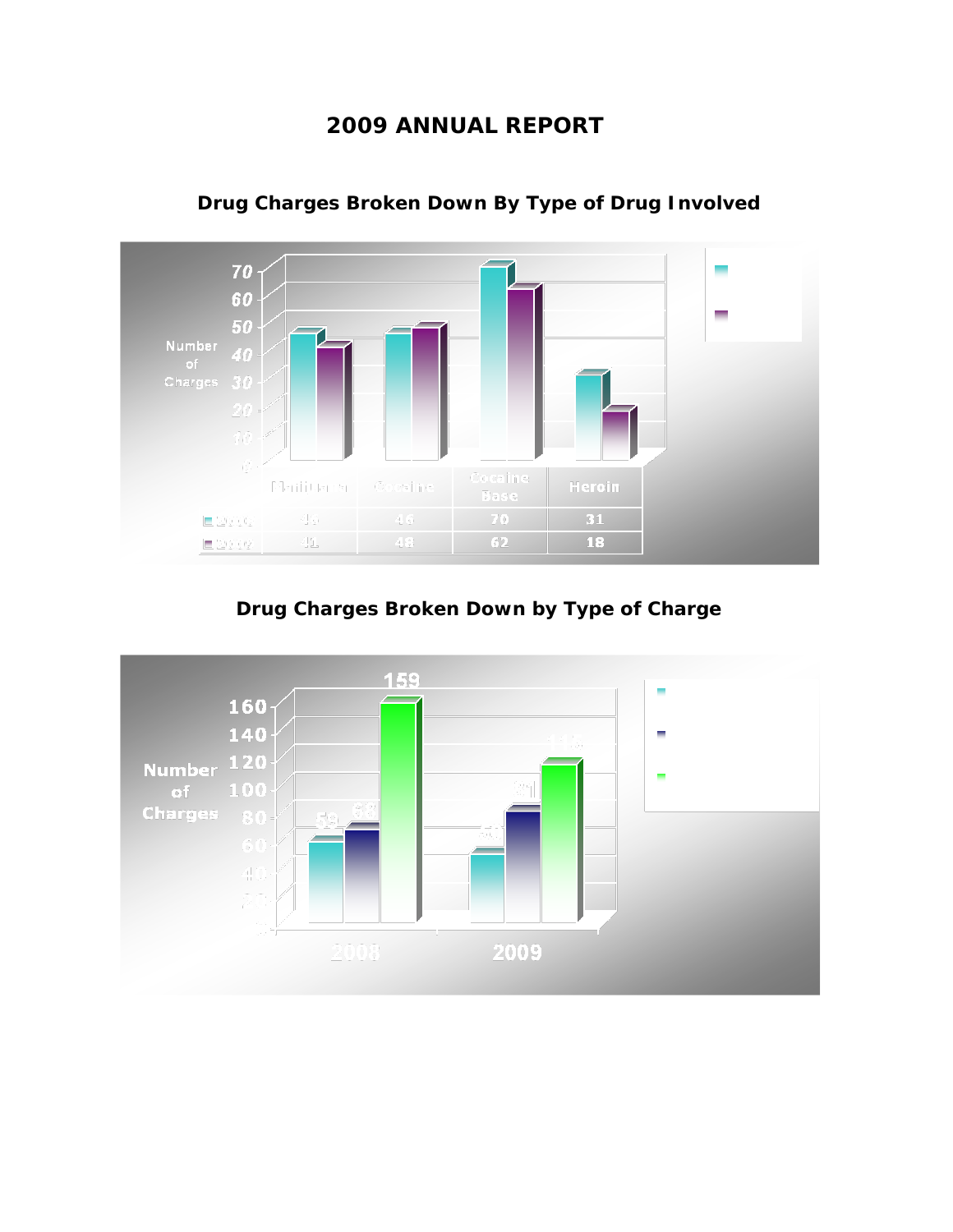

#### **Drug Seizures by Type of Drugs**

#### **2009 Marijuana Plant Seizures**

In CY 2009, the Dane County Narcotics and Gang Task Force and surrounding agencies responded to and dismantled a total of **14** indoor marijuana grows resulting in **482** plants taken as evidence or destroyed, **6** outdoor grows resulting in **588** plants taken as evidence or destroyed and **1** outdoor grow of non cultivated plants with **267** plants that were destroyed.

| 2009                              |                     |                      |
|-----------------------------------|---------------------|----------------------|
|                                   | <b>Indoor Grows</b> | <b>Outdoor Grows</b> |
| <b>Cultivated Marijuana</b>       | 482 plants          | 588 plants           |
| <b>Non Cultivated Marijuana</b>   | O                   | 267 plants           |
| <b>Number of Grows Dismantled</b> | 14                  |                      |